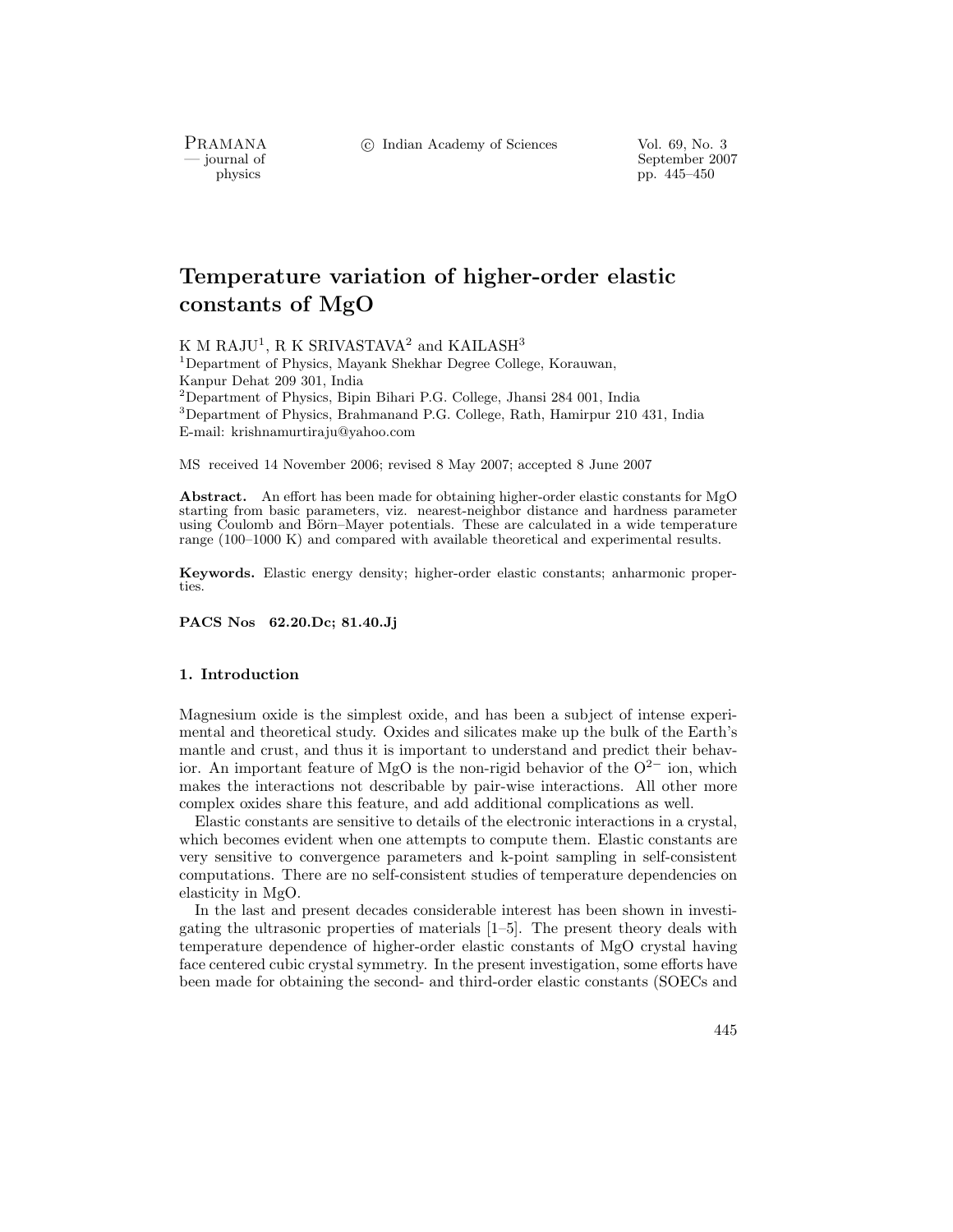TOECs) of MgO starting from nearest-neighbour distance and hardness parameter utilizing the Coulomb and Börn–Mayer [6] potentials.

The elastic energy density for a deformed crystal can be expanded as a power series of strains using Taylor's series expansion. The coefficients of quadratic, cubic and quartic terms are known as the second-, third- and fourth-order elastic constants (SOECs, TOECs and FOECs) respectively. When the values of these elastic constants of a crystal are known, many of the acoustic properties of the substances can be treated within the limit of the continuum approximation in a quantitative manner. Several physical properties and crystal anharmonicities such as thermal expansion, specific heat at higher temperature, temperature variation of ultrasonic velocity and attenuation, first-order pressure derivatives (FOPDs) of SOECs are directly related to SOECs and TOECs. While discussing higher order anharmonicities such as the first-order pressure derivatives of TOECS, the secondorder pressure derivatives (SOPDs) of SOECs, partial contraction and deformation of crystals under large forces, the FOECs are to be considered extensively.

#### **2. Theory**

The elastic energy density for a crystal of cubic symmetry can be expanded to quartic terms as shown below [1,2]:

$$
U_0 = U_2 + U_3 + U_4
$$
  
= [1/2!] $C_{ijkl}x_{ij}x_{kl} + [1/3!]C_{ijklmn}x_{ij}x_{kl}x_{mn}$   
+ [1/4!] $C_{ijklmnpq}x_{ij}x_{kl}x_{mn}x_{pq}$ , (1)

where <sup>C</sup>*ijkl*, <sup>C</sup>*ijklmn* and <sup>C</sup>*ijklmnpq* are the SOECs, TOECs and FOECs in tensorial form and  $x_{ij}$  are the Lagrangian strain components.  $C_{IJ}$ ,  $C_{IJK}$  and  $C_{IJKL}$  are the SOECs, TOECs and FOECs in Brügger's definition  $[7]$  and Voigt notations  $[8]$ which are as given below:

$$
C_{ijkl} = C_{IJ} = \left(\frac{\partial^2 U}{\partial x_{ij} \partial x_{kl}}\right)_{x=0};
$$
  
\n
$$
C_{ijklmn} = C_{IJK} = \left(\frac{\partial^3 U}{\partial x_{ij} \partial x_{mn} \partial x_{kl}}\right)_{x=0};
$$
  
\n
$$
C_{ijklmnpq} = C_{IJKL} = \left(\frac{\partial^4 U}{\partial x_{ij} \partial x_{kl} \partial x_{mn} \partial x_{pq}}\right)_{x=0}.
$$
\n(2)

An elastic constant consists of two parts as follows:

$$
C_{IJ} = C_{IJ}^0 + C_{IJ}^{\text{vib}}; \ C_{IJK} = C_{IJK}^0 + C_{IJK}^{\text{vib}}; \ C_{IJKL} = C_{IJKL}^0 + C_{IJKL}^{\text{vib}}.
$$
\n(3)

The first part is the strain derivative of the internal energy  $U_0$  and is known as 'static' elastic constant and the second part is the strain derivative of the vibrational free energy  $U^{\text{vib}}$  and is called 'vibrational' elastic constant. The superscript '0'

446 *Pramana – J. Phys.,* **Vol. 69, No. 3, September 2007**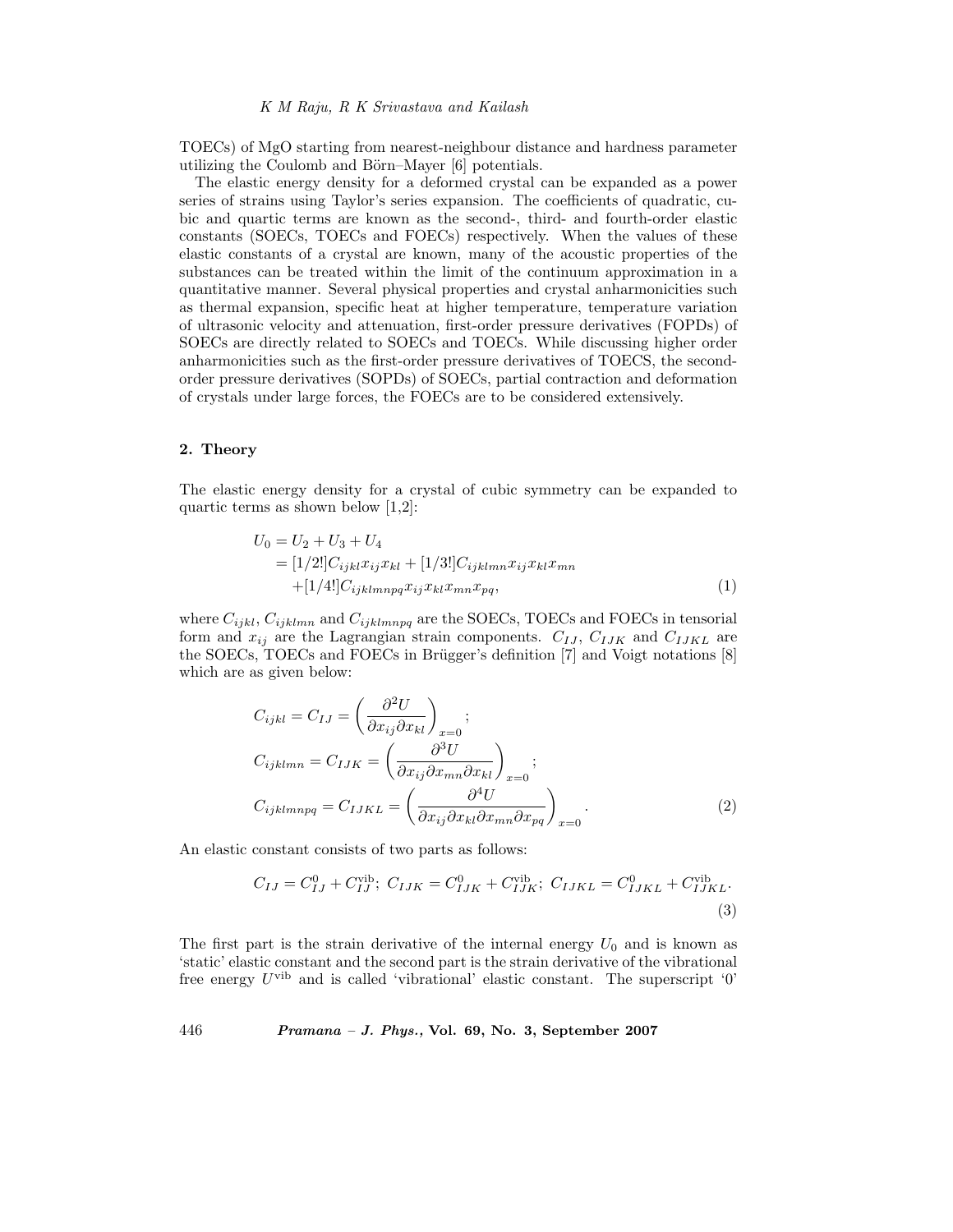**Table 1.** Expressions for the SOECs and TOECs at 0 K for MgO.

 $C_{11}^0 = -1.56933G + G_1 + 2G_2$ <br>  $C_{21}^0 = C_{21}^0 = 0.347775G + G_2$  $C_{12}^0 = C_{44}^0 = 0.347775G + G_2$ <br> $C_{11}^0 = 10.2639G - G_2 - 2G_1$  $C_{111}^0 = 10.2639G - G_3 - 2G_4$ <br> $C_{11}^0 = C_{11}^0 = 1.208625G - G_4$  $C_{112}^0 = C_{166}^0 = 1.208625G - G_4$ <br>  $C_{11}^0 = C_{11}^0 = C_{11}^0 = 0.678375$  $C_{123}^0 = C_{144}^0 = C_{456}^0 = 0.678375G$ <br>where  $C = e^2/\sqrt{r^4}$   $C_1 = (1/r_0 + 1)$ where  $G = e^2/r_0^4$ ,  $G_1 = (1/r_0 + 1/q)Q(r_0)/qr_0$ ,  $G_2 = (\sqrt{2}/2r_0 + 1/q)Q(r_0\sqrt{2})/qr_0$ ,<br>  $G_2 = (3/r_0^2 + 3/qr_0 + 1/q^2)Q(r_0)/q$ ,  $G_3 = (3/2/r_0^2 + 6/qr_0 + 2/q^2)Q(r_0/2)/q_0$  $G_3 = (3/r_0^2 + 3/qr_0 + 1/q^2)Q(r_0)/q$ ,  $G_4 = (3\sqrt{2}/r_0^2 + 6/qr_0 + 2\sqrt{2}/q^2)Q(r_0\sqrt{2})/4q$ 

**Table 2.** Expressions for vibrational contribution to the SOECs and TOECs for MgO.

 $C_{11}^{\text{vib}} = g_1 F_1^2 + g_1 F_2$ <br>  $C^{\text{vib}} = g_2 F_1^2 + g_1 F_2$  $C_{12}^{\text{vib}} = g_2 F_1^2 + g_1 F_5$ <br>  $C^{\text{vib}} = g_1 F_5$  $C_{44}^{\text{vib}} = g_1 F_5$ <br>  $C^{\text{vib}} = g_2 F_5^5$  $C_{111}^{\text{vib}} = g_3 F_1^3 + g_2 F_2 F_1 + g_1 F_3$ <br>  $C^{\text{vib}} = g_1 F_2^3 + g_2 F_1 (2 F_1 + F_2)$  $C_{112}^{\text{vib}} = g_1 F_1^3 + g_2 F_1 (2F_5 + F_2) + g_1 F_6$ <br>  $C^{\text{vib}} = g_2 F_1^3 + g_2 F_2 F_3$  $C_{123}^{\text{vib}} = g_3 F_1^3 + 3g_2 F_1 F_5$ <br>  $C^{\text{vib}} = g_3 F_1 F_2$  $C_{144}^{\text{vib}} = g_2 F_1 F_5$ <br>  $C^{\text{vib}} = g_2 F_1 F_2$  $C_{166}^{\text{vib}} = g_2 F_1 F_5 + g_1 F_6$ <br>  $C_{\text{vib}} = 0$  $C_{456}^{\text{vib}} = 0$ 

**Table 3.** Expression for g*<sup>n</sup>*'s.

 $g_1 = g_0 S$  $g_2 = g_0[(X/S_1) + S]/2$  $g_0 = \hbar \omega_0 / 8 r_0^3$ <br>  $g_0 = g_0 / 2 \sqrt{3} r^2$  $g_3 = g_0[(2X^2S/3S_1) + (X/S_1) + S]/48$ where  $\overline{X} = \hbar \omega_0 / 2KT$ ,  $\omega_0 = (1/M^+ + 1/M^-)/qr_0F_0$ ,  $S = \coth X$ ,  $S_1 = \sinh^2 X$ 

has been introduced to emphasize that the static elastic constants correspond to 0 K. By adding the vibrational elastic constants to the static elastic constants, one may get SOECs and TOECs at any temperature for monovalent FCC crystals.

The equations used to calculate the static and vibrational elastic constants are presented in tables 1 and 2 respectively. These are shown as a combination of  $g_n$ 's and  $F_n$ 's which are evaluated conveniently by taking crystal's symmetry into account and the expressions for  $g_n$  and  $F_n$  are tabulated in tables 3 and 4.

### **3. Evaluation**

The second- and third-order elastic constants for MgO are evaluated in the temperature range of 100–1000 K utilizing the concepts of the nearest-neighbour distance  $(r)$  and hardness parameter  $(q)$ . These are calculated (taking  $r = 2.014$ ) Å and  $q = 0.345$  Å) at different temperatures (100 to 1000 K) using the theory described

*Pramana – J. Phys.,* **Vol. 69, No. 3, September 2007** 447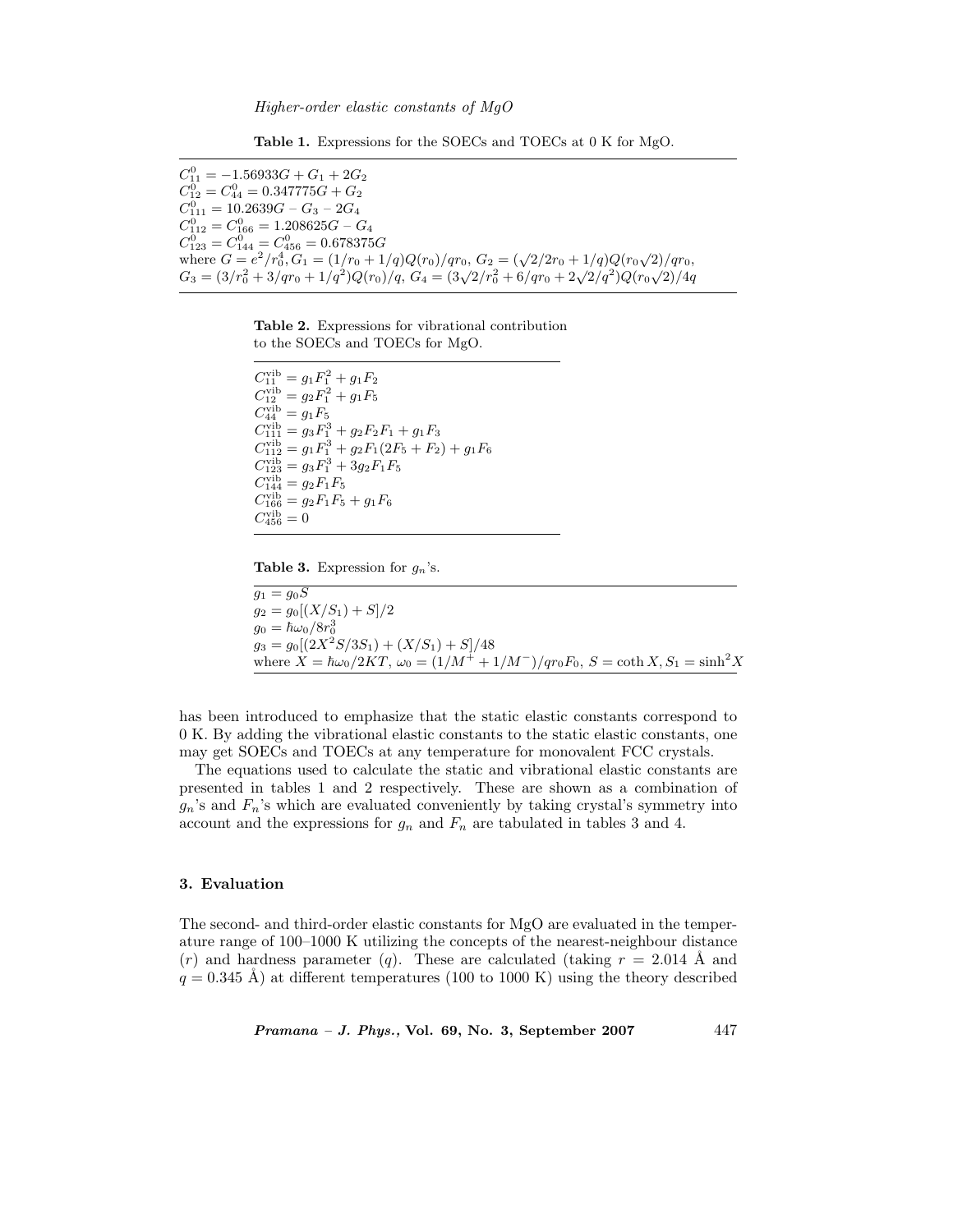#### *K M Raju, R K Srivastava and Kailash*

**Table 4.** Expression for  $F_n$ 's.

 $F_0 = 1/[(q_0 - 2)(Q(r_0) + 2(q_0 - \sqrt{2})Q(r_0))$ <br> $F_1 = 2[(2 + 2q_0 - q_0^2)Q(r_0) + 2(q_0 + q_0^2)]$  $F_0 = 1/[(q_0 - 2)(Q(r_0) + 2(q_0 - \sqrt{2})Q(r_0\sqrt{2}))$  $F_1 = 2[(2+2q_0-q_0^2)Q(r_0)+2(\sqrt{2}+2q_0-\sqrt{2}q_0^2)Q(r_0\sqrt{2})]F_0$ <br> $F_2 = 2(-6-6q_0-q_0^2+q_0^3)Q(r_0)F_2+2F_1$  $F_2 = 2(-6 - 6q_0 - q_0^2 + q_0^3)Q(r_0)F_0 + 2F_5$ <br> $F_2 = 2(-30 - 30q_0 - 9q_0^2 + q_0^3 - q_0^4)Q(r_0)$  $F_3 = 2(-30 - 30q_0 - 9q_0^2 + q_0^3 - q_0^4)Q(r_0)F_0 + 2F_6$ <br> $F_1 = 2(-210 - 210q_0 - 75q_0^2 - 5q_0^3 + 4q_0^4 + q_0^5)Q(r_0)$  $F_4 = 2(-210 - 210q_0 - 75q_0^2 - 5q_0^3 + 4q_0^4 + q_0^5)Q(r_0)F_0 + 2F_7$ <br> $F_5 = (-3/2 - 6q_0 - 72q_0^2 + 2q_0^3)Q(r_0)F_5$  $F_5 = (-3\sqrt{2} - 6q_0 - \sqrt{2}q_0^2 + 2q_0^3)Q(r_0\sqrt{2})F_0$ <br> $F_6 = [(15/(\sqrt{2}) + 15q_0 - (9/\sqrt{2})q_0^2 - q_0^3 - \sqrt{2}q_0^3)]$  $F_6 = [(15/\sqrt{2}) + 15q_0 - (9/\sqrt{2})q_0^2 - q_0^3 - \sqrt{2}q_0^4]Q(r_0\sqrt{2})F_0$ <br>where  $q_2 = r_0/q$ where  $q_0 = r_0/q$ 

**Table 5.** Comparison data of SOECs and TOECs (in  $10^{11}$  dyne/cm<sup>2</sup>) at room temperature for MgO.

|  |  |  |  | Comp. $C_{11}$ $C_{12}$ $C_{44}$ $C_{111}$ $C_{112}$ $C_{123}$ $C_{144}$ $C_{166}$ $C_{456}$ Ref. |  |
|--|--|--|--|---------------------------------------------------------------------------------------------------|--|
|  |  |  |  | MgO 17.86 27.00 27.29 -217.41 -106.78 37.45 38.23 -107.48 38.08 Present                           |  |
|  |  |  |  | $-240.48$ $-86.20$ $30.06$ $30.84$ $-58.20$ $30.79$ [9]                                           |  |
|  |  |  |  | $29.40$ $9.24$ $15.58$ $-328.00$ $-31.80$ $24.20$ $31.80$ $-67.40$ $35.60$ [10]                   |  |
|  |  |  |  | $-489.50$ $-95.00$ $-6.90$ $11.30$ $-65.90$ $14.70$ [11]                                          |  |



**Figure 1.** Temperature variation of  $C_{11}$  and  $C_{12}$  (in  $10^{11}$  dyne/cm<sup>2</sup>) for MgO.



**Figure 2.** Temperature variation of  $C_{44}$  (in  $10^{11}$  dyne/cm<sup>2</sup>) for MgO.

in  $[6-8]$ . The variations of these constants with temperature are shown in figures 1–6. The theoretical [9,10] and experimental [11] data of others are presented in table 5 for comparison.

448 *Pramana – J. Phys.,* **Vol. 69, No. 3, September 2007**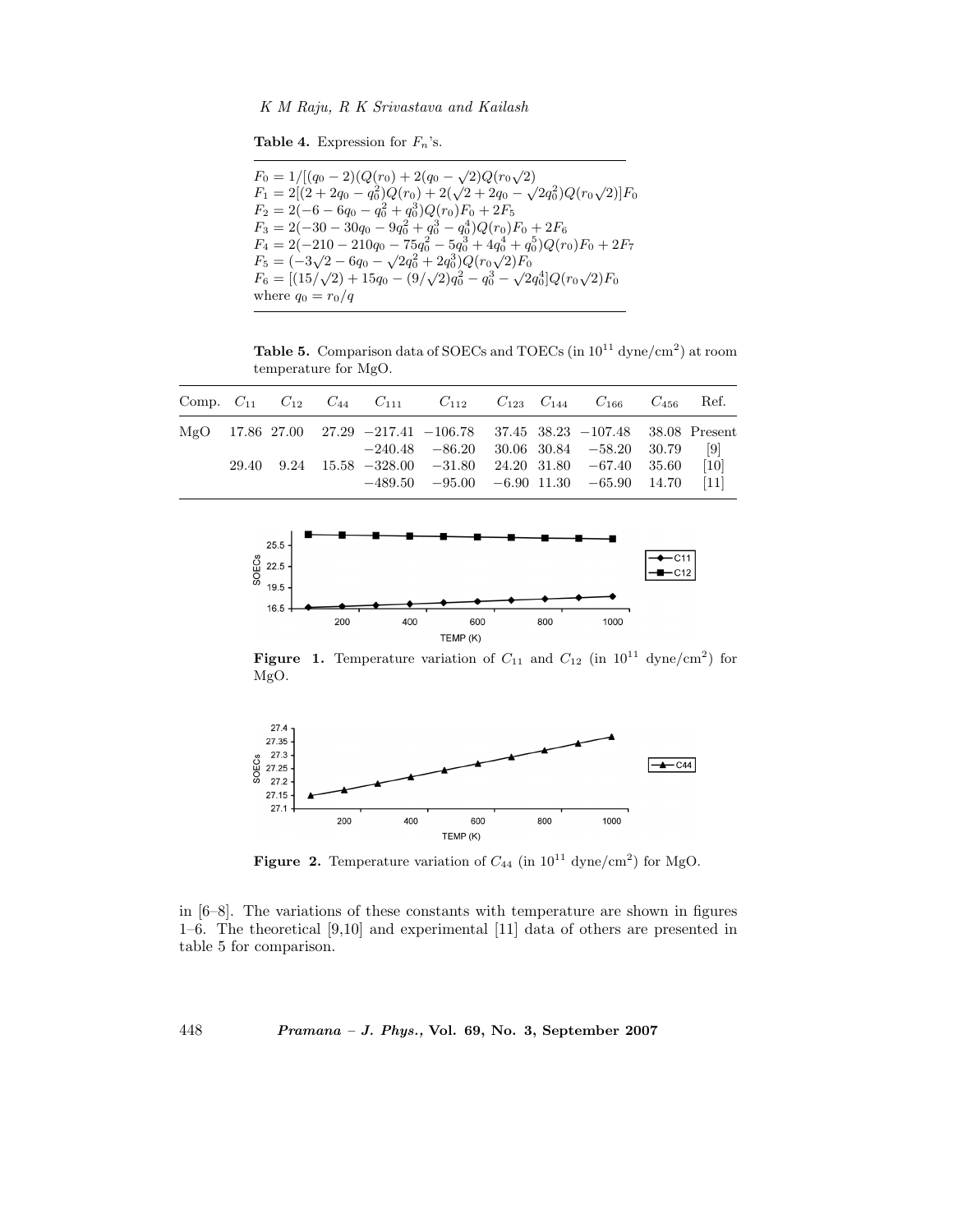*Higher-order elastic constants of MgO*



**Figure 3.** Temperature variation of  $C_{111}$  (in  $10^{11}$  dyne/cm<sup>2</sup>) for MgO.



**Figure 4.** Temperature variation of  $C_{166}$  and  $C_{112}$  (in  $10^{11}$  dyne/cm<sup>2</sup>) for MgO.



**Figure 5.** Temperature variation of  $C_{123}$  and  $C_{144}$  (in  $10^{11}$  dyne/cm<sup>2</sup>) for MgO.



**Figure 6.** Temperature variation of  $C_{456}$  (in  $10^{11}$  dyne/cm<sup>2</sup>) for MgO.

### **4. Results and discussions**

In the present study, SOECs are all positive, while among TOECs, three are negative and three are positive. The magnitude of SOEC and TOEC and their temperature variations (figures 1–6) play a crucial role in the investigation of ultrasonic attenuation in MgO. These constants may be used for the purpose of investigating anharmonic properties in MgO. In general, workers [9,10] engaged in such studies have an impression that linear variation of elastic constant is true. The experimental study shows that elastic constants are not linear. In the present study, the vibrational contribution, which is anharmonic, is added to the static elastic constant. Although room temperature study is beneficial for common

*Pramana – J. Phys.,* **Vol. 69, No. 3, September 2007** 449